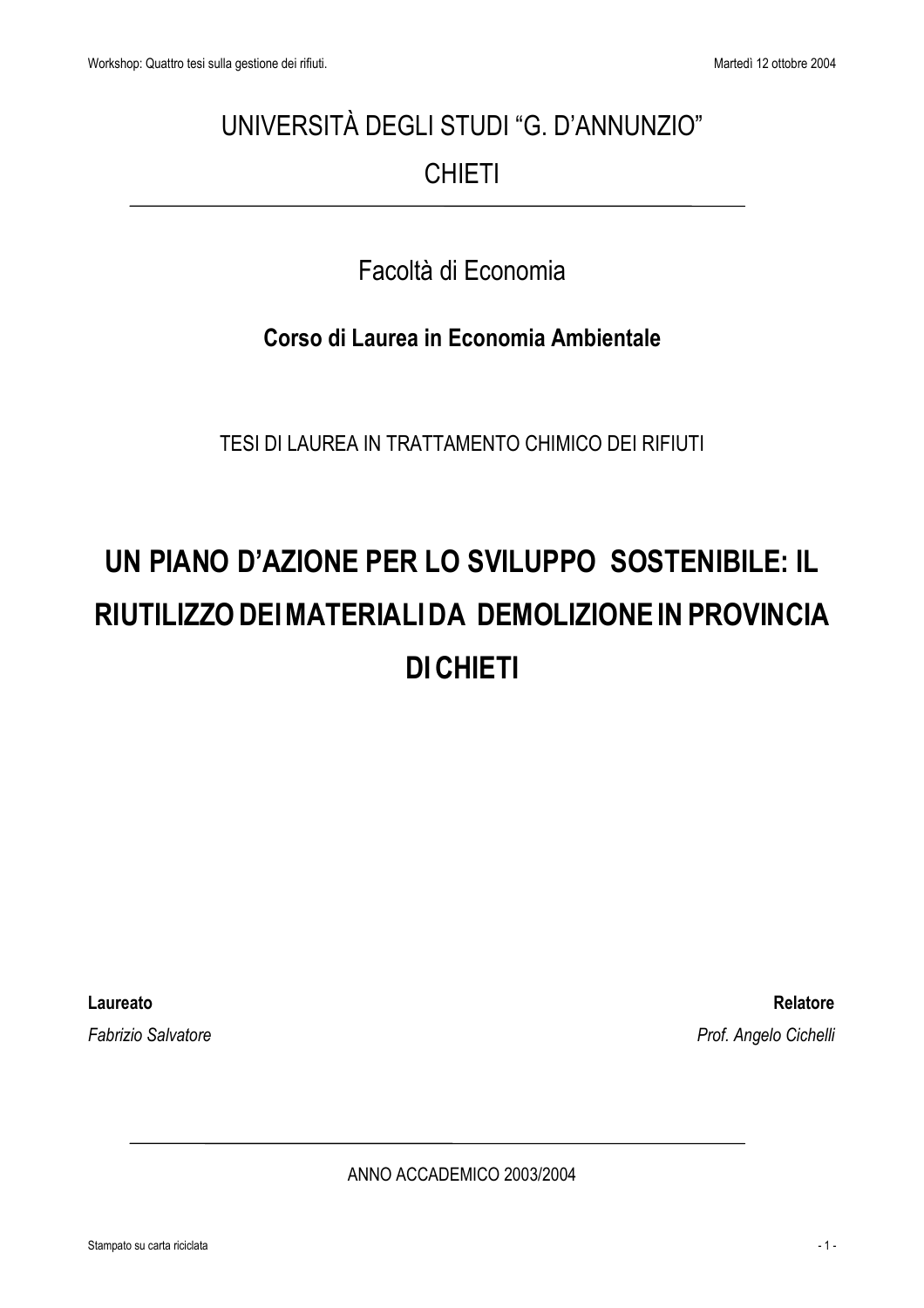### $\mathbf{1}$ . **ASPETTI GENERALI**

I rifiuti derivanti da attività di costruzione e demolizione in Europa sono stati oggetto di studio a partire dagli anni '90. Diverse ricerche hanno dimostrato come essi siano meritevoli di considerazione, evidenziando da una parte i problemi legati al loro smaltimento, dall'altra i vantaggi, sia economici sia ambientali, derivanti dal loro recupero.

In particolare, è stata sottolineata la necessità di recuperare per far fronte a due problematiche:

- l'utilizzo indiscriminato delle risorse naturali: nell'ottica dello sviluppo sostenibile è importante, infatti, riciclare per evitare di attingere sempre e continuamente dall'ambiente, lasciando dunque ai posteri le possibilità di sviluppo:
- la massa di questa tipologia di rifiuti: si pensi, a titolo di esempio, che in Italia tali scarti rappresentano in peso circa il doppio dei rifiuti solidi urbani.

Per questi motivi, la Comunità Europea ha indirizzato la propria politica verso la valorizzazione del rifiuto, emanando una serie di direttive che incentivassero gli operatori economici a riciclare, anziché smaltire.

L'Italia ha adottato questo tipo di politica solo nel 1997, anno in cui è stato emanato il D. Lgs. n° 22/97, meglio conosciuto come Decreto Ronchi. Prima del 1997, però, la situazione italiana, e di riflesso quella inerente la Provincia teatina, si caratterizzava per una totale assenza di sensibilità ambientale. Vuoi per la mancanza di norme che ne regolamentassero il trattamento, vuoi anche per la carenza di know-how, il problema della gestione dei rifiuti C&D non otteneva infatti la giusta attenzione. È da considerare, inoltre, la prevalenza dell'attività di microdemolizione.

Una stima effettuata dall'ANPA ha segnalato in Italia, a fronte di 1.630.451 t di rifiuti C&D derivanti da attività di macrodemolizione, ben 10.812.475 t e 7.953.738 t di rifiuti C&D derivanti da attività di microdemolizione rispettivamente residenziale e non.

La differenza tra le cifre è notevole ed è sufficiente per spiegare uno dei motivi che portano a preferire lo smaltimento, spesso abusivo, al recupero. Microdemolire significa produrre quantità di scarti C&D piccole a tal punto che agli operatori conviene depositare gli stessi sui bordi di strade poco percorse o gettarli fuori dal territorio comunale o anche nei cassonetti adibiti alla raccolta dei rifiuti solidi urbani, sviluppando così la pratica di smaltimento abusivo.

Un altro fattore che ostacolava la pratica del recupero era rappresentato dagli iter amministrativi imposti dalla legge. Il percorso burocratico, infatti, richiedeva agli operatori economici molto tempo ed impegno; al contrario, il disfarsi di questi rifiuti in maniera impropria e senza trattamento era una soluzione facile ed immediata, che non comportava rischi di elevata entità.

Lo smaltimento abusivo ha particolarmente interessato anche la Provincia di Chieti per diversi i motivi.

Innanzitutto la geomorfologia del territorio: la presenza di campagne desolate, soprattutto nella parte citeriore, ha dato adito (e continua a darne) a questa pratica. Per i soggetti interessati ad opere di costruzione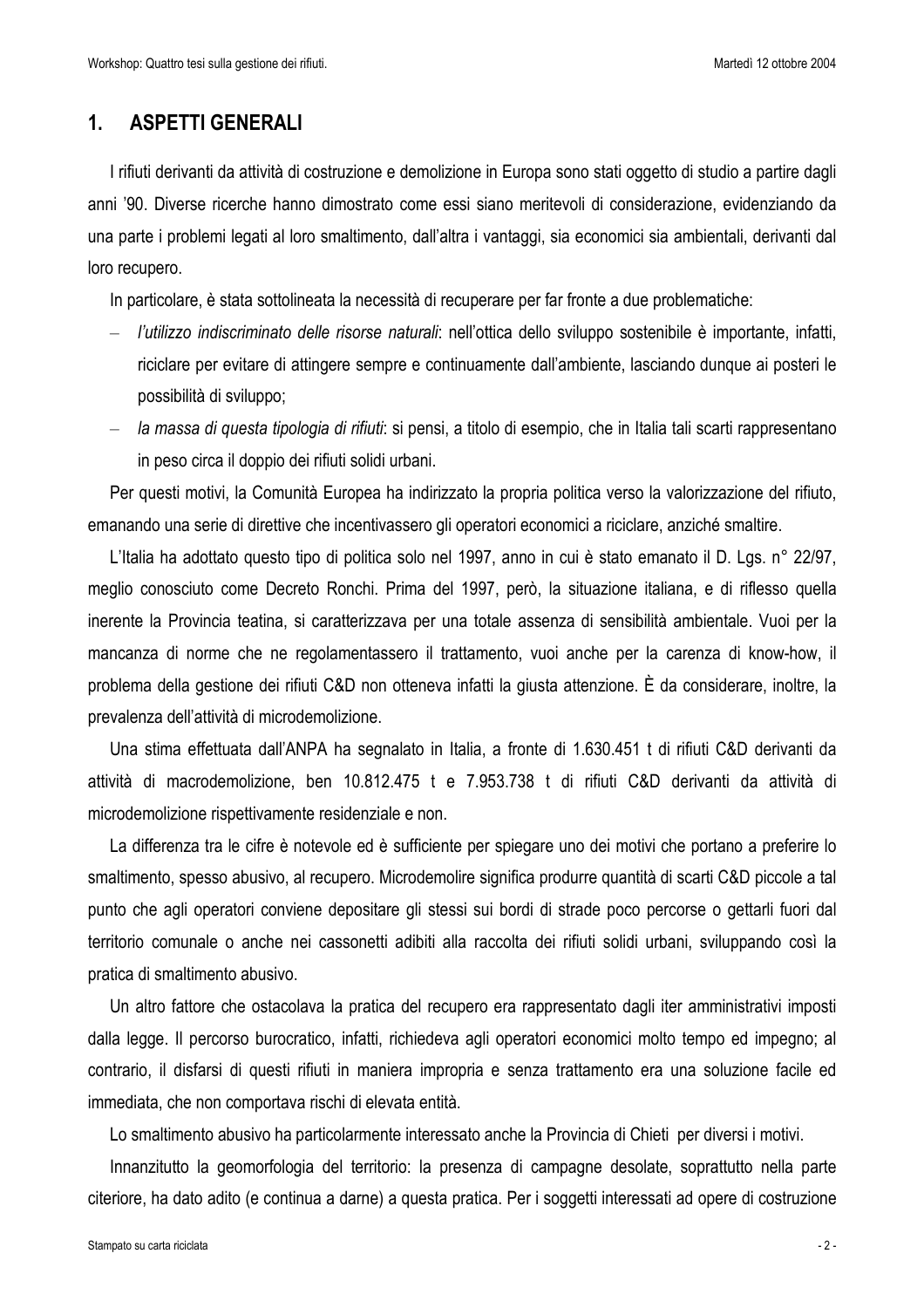e demolizione, se spinti da un basso senso di tutela ambientale, è fin troppo facile abbandonare questi rifiuti in maniera tale che gli enti preposti al controllo non se ne accorgano.

Anche la carenza di discariche di tipo 2A è un fattore che ha contribuito allo sviluppo di questo fenomeno: basti pensare che nel territorio teatino ne è presente soltanto una, situata nel Comune di Ortona (in località Taverna Nuova), purtroppo insufficiente a coprire l'intera estensione provinciale, essendo la Provincia di Chieti molto vasta (ben 2.592.040 km<sup>2</sup>) e i costi di trasporto molto elevati.

Infine, last but not least, la politica condotta nel corso di questi anni. È da considerare, al proposito, il notevole ritardo con cui l'amministrazione provinciale ha cercato (e sarebbe meglio dire sta cercando) di porre rimedio ai problemi appena esposti. In tal senso bisogna citare l'operato dell'Assessore Pasqualino D'Angelo, grazie al quale, nella prima metà del 2004, è stato siglato un Accordo di Programma, che vede coinvolti i seguenti soggetti:

- i Comuni della Provincia di Chieti;
- l'Associazione degli Industriali e Sezione Edili dell'Associazione degli Industriali della Provincia di Chieti:
- l'Associazione delle Piccole Industrie (A.P.I.) e l'Associazione Regionale Cavatori Abruzzo (A.R.C.A.);
- l'Associazione Provinciale Artigiani(A.P.A.) e il Confartigianato (A.S.P.A.);
- la Confederazione Nazionale dell'Artigianato (C.N.A.) e l'Unione Provinciale Artigiani (U.P.A.).

Tale Accordo, come specificato nell'articolo 1, è stato siglato principalmente per diminuire la produzione dei rifiuti C&D, per favorire l'utilizzo della tecnica di demolizione selettiva, per determinare una crescita del mercato di tali rifiuti ed anche per aumentare i controlli sulla gestione degli stessi al fine di evitare il fenomeno di smaltimento abusivo.

Il conseguimento del primo di questi obiettivi è reso possibile da una cernita dei materiali C&D nel luogo in cui questi sono prodotti e dal loro riutilizzo in campo edilizio. È perciò utile fare in modo che alla demolizione tradizionale si preferisca quella selettiva; questa infatti permette la separazione degli scarti C&D in gruppi di materiali omogenei e puliti.

Per quanto riguarda, invece, il mercato di tali rifiuti, la Provincia e i Comuni hanno sottoscritto l'impegno ad inserire, nei capitolati speciali d'appalto delle opere di propria competenza, l'utilizzo di materiali inerti riciclati in misura non inferiore al 10% del fabbisogno totale.

È prevista, infine, l'adozione, da parte della Provincia, di efficaci misure di controllo contro gli scarichi abusivi

#### $2.$ **TECNOLOGIE DI RECUPERO DEI RIFIUTI C&D**

A partire dal XIX secolo e ancora oggi si può notare come il dualismo uomo-ambiente si sia sempre proposto attraverso tematiche, situazioni piuttosto scottanti che contribuiscono sicuramente a scrivere pagine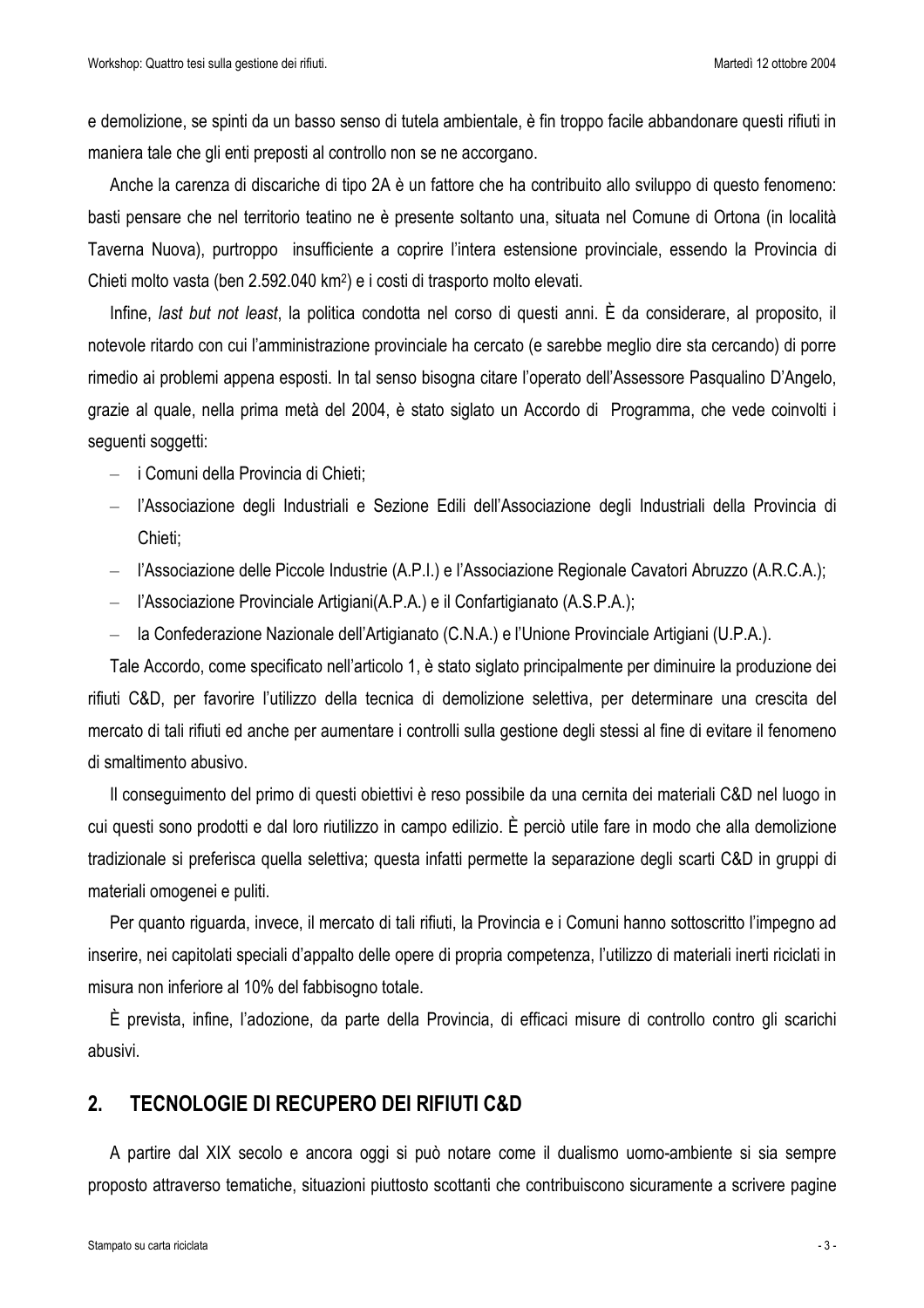importanti della cronaca internazionale; fenomeni quali effetto serra, cambiamenti climatici, piogge acide appaiono ora tra le risposte evidenti del pianeta ad una sfrenata evoluzione tecnologica iniziata con la Rivoluzione Industriale e tuttora in corso.

Tutelare al 100% l'ambiente significherebbe dunque per l'uomo tornare indietro nel tempo; un'involuzione inimmaginabile, figurarsi fattibile. D'altro canto, continuando a sostenere i ritmi attuali e valorizzando l'ipotesi Gaia, la Terra potrebbe reagire da par suo per riportare la situazione allo stato originario. L'uomo conoscerebbe quindi cataclismi e catastrofi naturali pressoché irrimediabili. Per citare Aristotele, una soluzione può essere trovata "nel giusto mezzo". L'innovazione tecnologica di ultima data rappresenta un utile strumento per una moderata tutela ambientale in quanto permette sia di attingere dalla natura una quantità minore di risorse (soprattutto quelle non rinnovabili) sia di ridurre le emissioni di gas nocivi (carbonio, zolfo, cloro ecc.), alla base dei problemi precedentemente richiamati.

Nel caso dei rifiuti C&D l'avanguardia è oggi rappresentata dal software VAMP e dall'impianto R.O.S.E., utile nel riciclaggio dei rifiuti C&D.

Il primo è uno strumento utile sia nel rendere più agevoli le tecniche di disassemblaggio e di demolizione selettiva (Cfr. Fig. 3.1) sia, e soprattutto, nel favorire lo sviluppo del mercato degli aggregati riciclati. Attraverso i moduli SSD-D (Sistema di Supporto alle Decisioni per la Demolizione) e SSD-V (Sistema di Supporto alle Decisioni per la Valorizzazione) è possibile infatti determinare la quantità e la tipologia dei materiali risultanti dalla demolizione ed introdurre gli stessi in mercato virtuale, accessibile tramite il sito internet www.vamplife.org.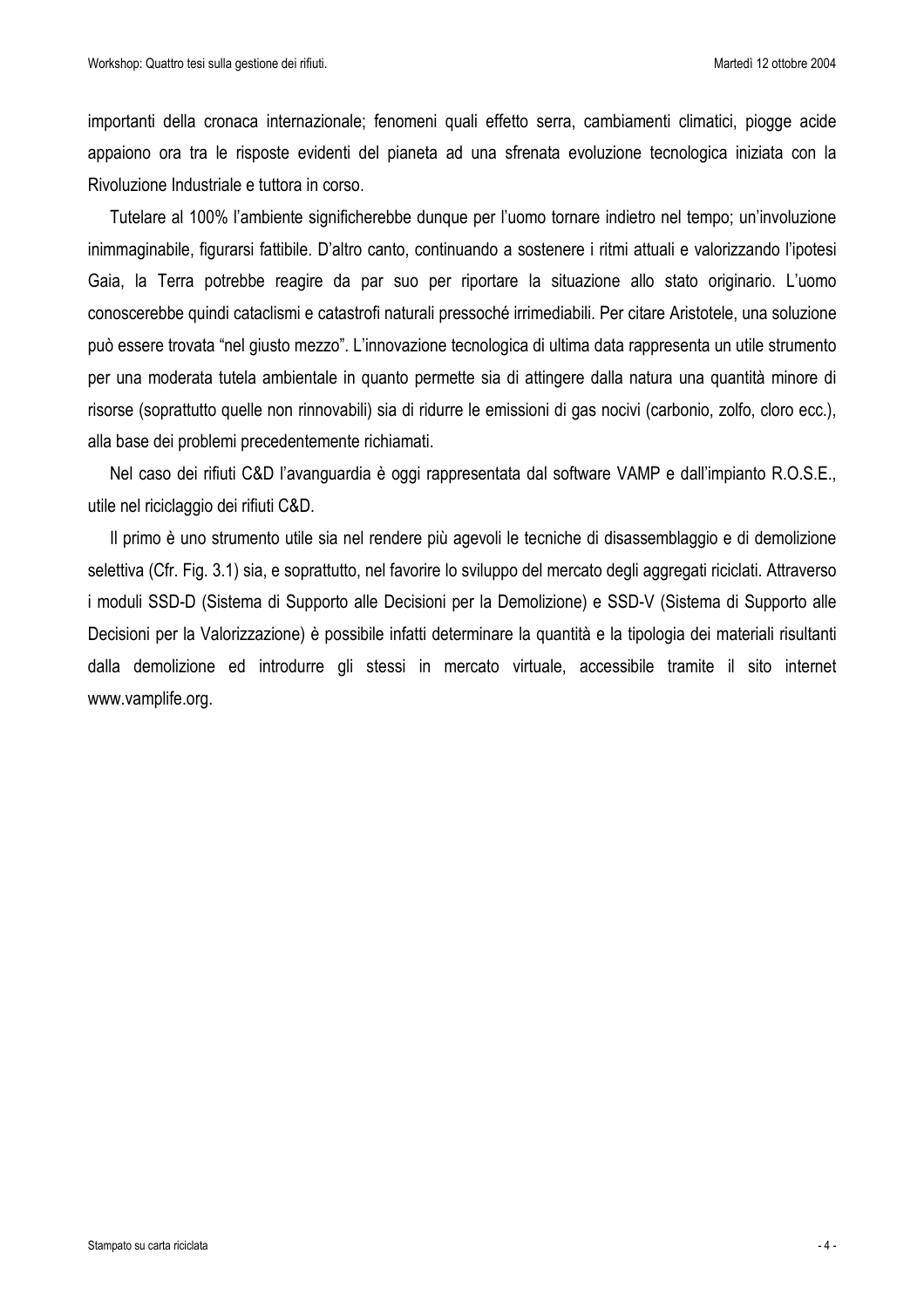

Figura 3.1: differenze tra la demolizione selettiva e la demolizione tradizionale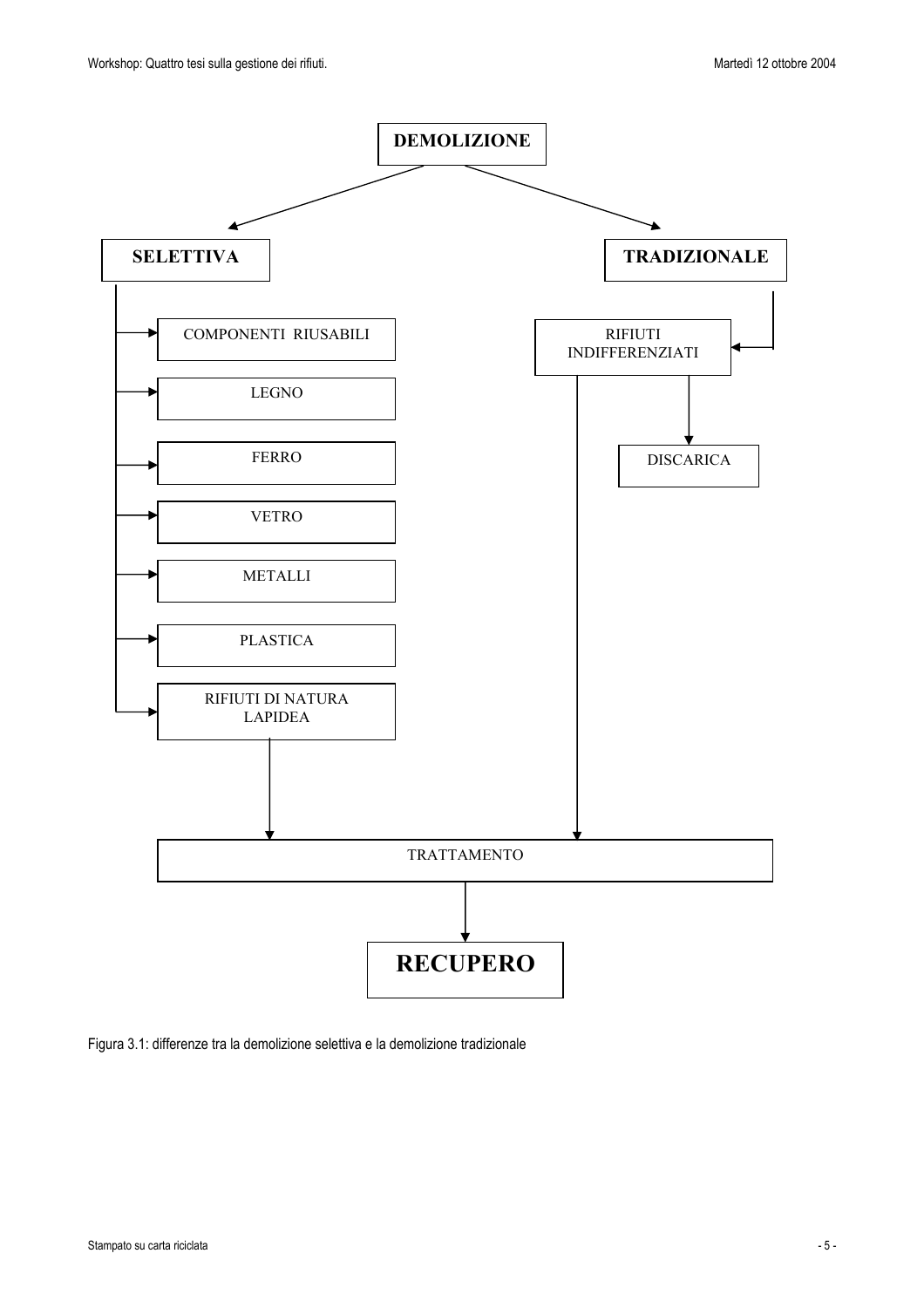La tecnologia R.O.S.E. (Recupero Omogeneizzato Scarti Edilizi) è un impianto fisso di trattamento dei rifiuti C&D. Essa nasce a livello sperimentale tra il 1988 il 1989 con i sequenti obiettivi:

- fornire materie prime secondarie utili ai PVS e per la ricostruzione di aree terremotate, bombardate;
- creare, nel territorio interessato, centri di produzione e di formazione permanente;
- inserire tale attività produttiva negli usi locali, quindi in un contesto socio-economico con cautela tale da non rischiare di non raggiungere il suo scopo.

L'impianto viene solitamente installato in un lotto unico di almeno 100.000 metri quadrati, situato nei pressi del centro abitato e, in particolare, alle infrastrutture da ricostruire, e in luoghi in cui le macerie possano confluire senza particolari problemi. I tempi di realizzazione sono piuttosto lunghi: due mesi per studiare la specifica realtà e le consuetudini locali (sviluppando dunque sinergie con le attività già esistenti sul posto) e successivi 6-8 mesi per installare gli impianti tecnologici, senza tener conto della problematica trasporti.

I vantaggi che questa tecnologia offre sono i sequenti:

- azzeramento dei costi di escavazione e di trasporto intermedio dei rifiuti;
- minori costi di smaltimento.

L'impianto inoltre non comporta un'elevata incidenza sulla salute dei lavoratori (assenza di cernite manuali, presenza di valvole shut-off su tutte le linee di selezione, etc.) e non determina un forte impatto sull'ambiente (risparmio di risorse e di energia, controllo di qualità dei materiali impiegati e prodotti, ridotta produzione di polveri, contenimento dell'inquinamento acustico, etc.).

Come è possibile notare dalla figura sottostante (Fig. 3.2), le fasi in cui si articola il trattamento dei rifiuti da costruzione e demolizione sono numerose.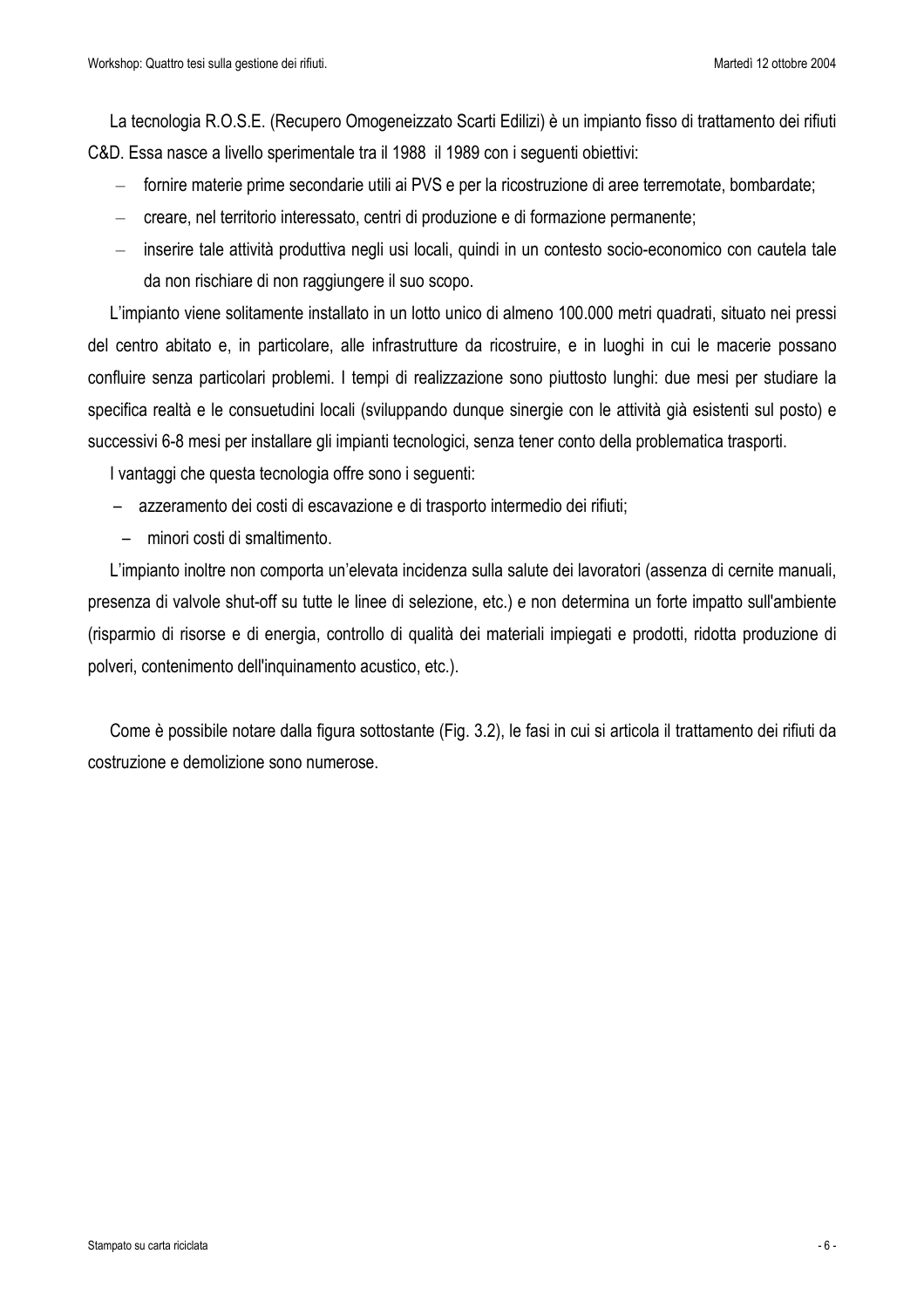

Selezione frazione leggera

Fig. 3.2: Schema di flusso dell'impianto R.O.S.E.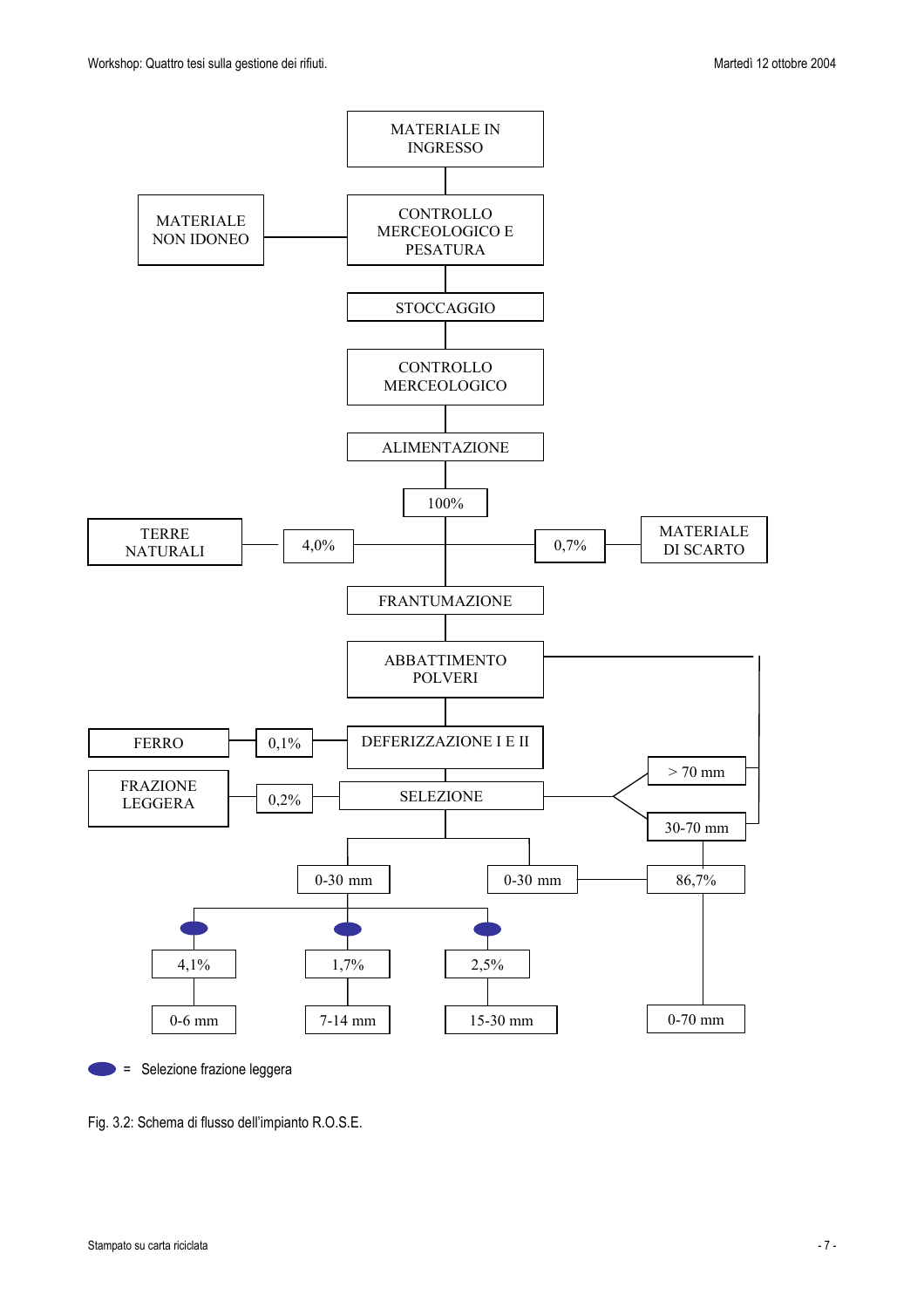In termini di bilancio di massa il rendimento dell'impianto è però elevatissimo, come testimoniato dalle cifre riportate nella tabella seguente.

| <b>MATERIALE RECUPERATO</b>                                     | PESO (in Kg) |
|-----------------------------------------------------------------|--------------|
| Frazioni leggere                                                | 2            |
| Legno                                                           |              |
| Materiale inerte non idoneo allo<br>smaltimento in discarica 2A |              |
| Ferro                                                           | 5            |
| Inerti granulometricamente stabilizzati                         | 985          |

Tab. 3.1: Frazioni di inerte recuperate mediante l'utilizzo della tecnologia R.O.S.E.

Il recupero dei rifiuti C&D è possibile anche attraverso impianti mobili di frantumazione.

Nella Provincia di Chieti, questi rappresentano l'unica soluzione adottata per il trattamento di questa tipologia di rifiuti. Tra i vantaggi degli impianti mobili sono da annoverare la loro trasportabilità da un luogo all'altro d'utilizzo, oltre ai costi contenuti. D'altro canto, essi non permettono la separazione di frazioni leggere (carta, legno, plastica) dai rifiuti da demolizione; inoltre non consentono il raggiungimento degli standard qualitativi richiesti dalla normativa vigente e quindi non sono impiegabili nelle attività di recupero condotte con procedure semplificate.

Il prodotto risultante dall'utilizzo di un impianto mobile di frantumazione, denominato frantumato misto da demolizione, non è paragonabile, da un punto di vista qualitativo, agli aggregati naturali nella costruzione di edifici (come dimostrato da alcune prove di laboratorio i cui risultati sono qui di seguito riportati).

|                | <b>RIC</b>   | <b>NAT</b>   |
|----------------|--------------|--------------|
| M1             | 1029, 3 g    | 2238,1 g     |
| M <sub>2</sub> | 1076,6 g     | 1870 g       |
| M <sub>3</sub> | 474 g        | 475 g        |
| M <sub>4</sub> | 1000 g       | 2218,3 g     |
| prd            | 2516,4 Kg/m3 | 2694,4 Kg/m3 |
| pssd           | 2343,6 Kg/m3 | 2631,1 Kg/m3 |
| <b>WA24</b>    | 2,93%        | 0,89%        |

Tab. 3.2 : Risultato della prova di laboratorio – Massa volumica del pietrisco